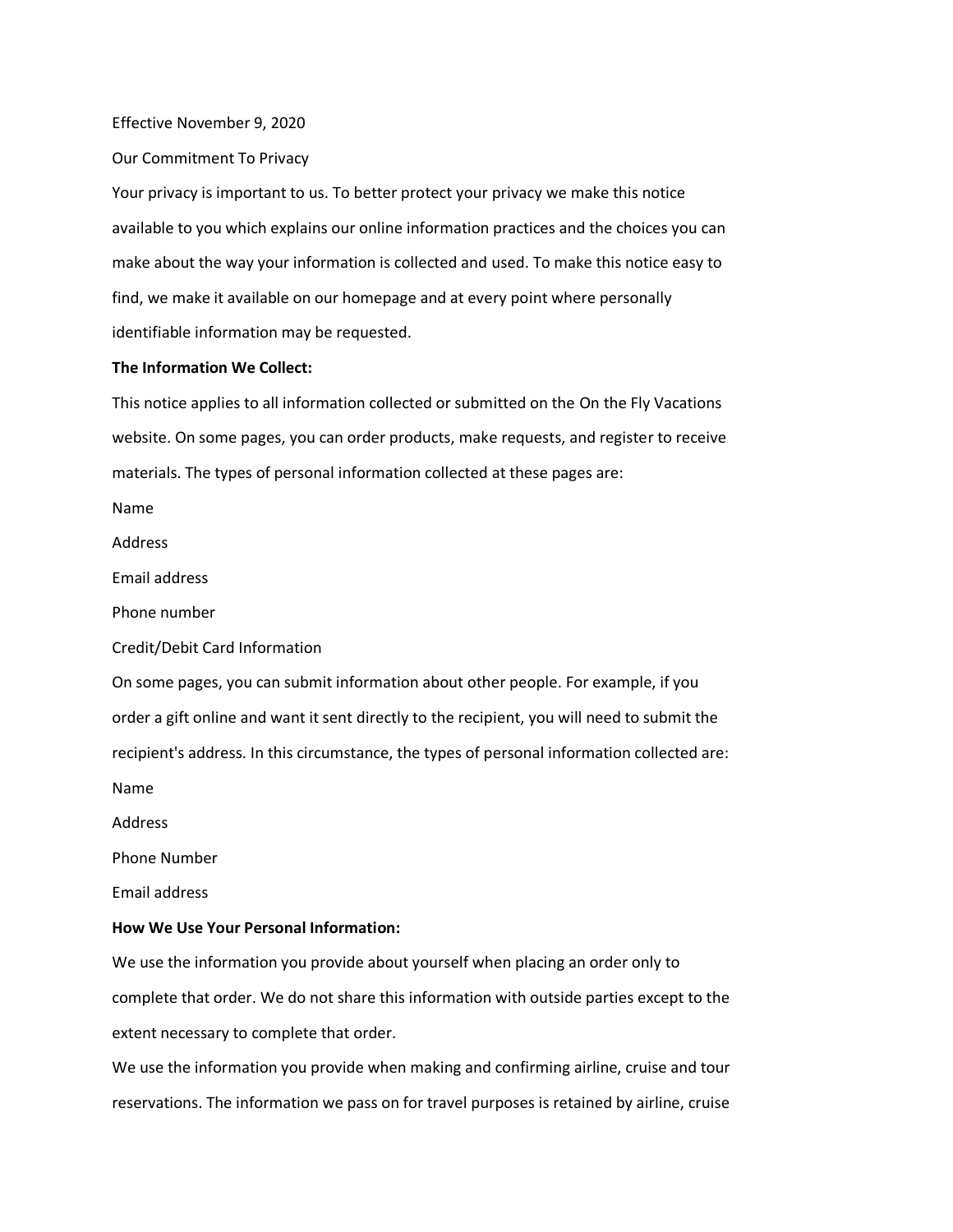and tour companies as passenger and customer records. Most, if not all, of these suppliers post their own privacy policies related to customer data. Please be advised that following the tragedy of September 11, 2001, many of these suppliers have acted contrary to their own privacy statements and provided their passenger and customer information to datamining companies that contract with the federal government. Therefore, On the Fly Vacations has no control over the data it provides to its suppliers.

We also use the information you provide when placing an order to ship airline or cruise tickets and reservations and to confirm delivery. We do not share this information with outside parties except to the extent necessary to complete that order.

[if applicable] We offer gift-cards by which you can personalize a product you order for another person. Information you provide to us to create a gift-card is only used for that purpose, and it is only disclosed to the person receiving the gift.

We use return email addresses to answer the email we receive. Such addresses are not used for any other purpose and are not shared with outside parties.

You can register with our website if you would like to receive our catalog as well as updates on our new products and services. Information you submit on our website will not be used for this purpose unless you fill out the registration form.

We use non-identifying and aggregate information to better design our website and to share with advertisers. For example, we may tell an advertiser that X number of individuals visited a certain area on our website, or that Y number of men and Z number of women filled out our registration form, but we would not disclose anything that could be used to identify those individuals.

Finally, we never use or share the personally identifiable information provided to us online in ways unrelated to the ones described above without also providing you an opportunity to opt-out or otherwise prohibit such unrelated uses.

#### **Our Commitment To Data Security**

To prevent unauthorized access, maintain data accuracy, and ensure the correct use of information, we have put in place appropriate physical, electronic, and managerial procedures to safeguard and secure the information we collect online.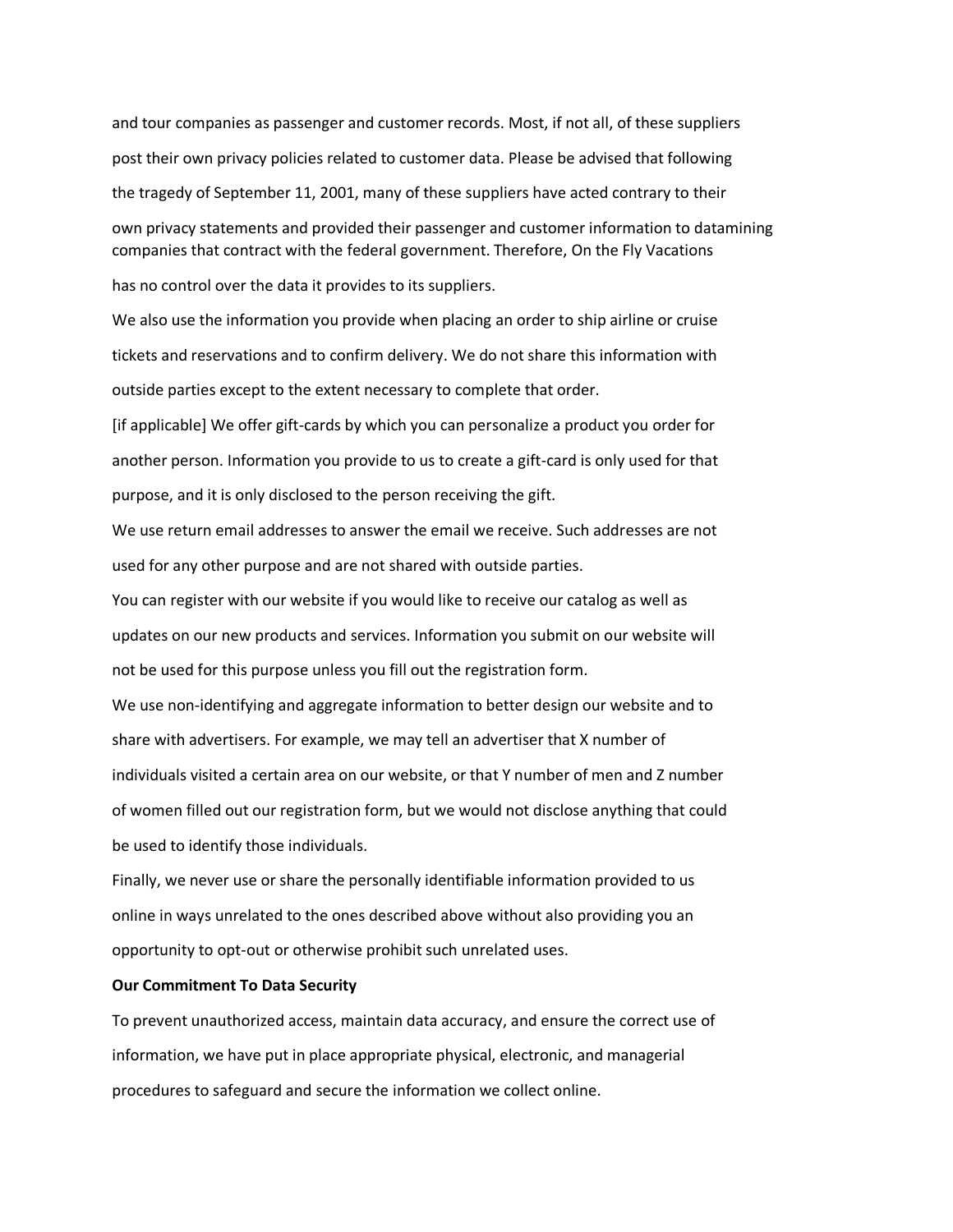## **Our Commitment To Your Health and Safety**

On the Fly Vacations recognizes that air travel is widely accessible, resulting in increasing numbers of air travelers, with a consequent increased risk of the spread of infectious diseases carried by infected travelers. Transmission of airborne infection between people in confined spaces such as aircraft cabins is of particular concern to On the Fly Vacations In order to safeguard your health and well-being, On the Fly Vacations will cooperate with any request from the Centers for Diseases Control and Prevention and/or state and local public health authorities to provide all client contact information needed by them and facilitate in the identification of passengers who may have come in close contact with an individual infected with a contagious disease.

## **Our Commitment To Children's Privacy**

Protecting the privacy of the very young is especially important. For that reason, we

never collect or maintain information at our website from those we actually know are

under 13, and no part of our website is structured to attract anyone under 13.

## **How we store, use, share and disclose your personal information.**

Our company is hosted on the Wix.com platform. Wix.com provides us with the online platform that allows us to sell our products and services to you. Your data may be stored through Wix.com's data storage, databases and the general Wix.com applications. They store your data on secure servers behind a firewall.

We use Google Analytics to track our sites internal metrics and conversions.

All direct payment gateways offered by Wix.com and used by our company adhere to the standards set by PCI-DSS as managed by the PCI Security Standards Council, which is a joint effort of brands like Visa, MasterCard, American Express and Discover. PCI-DSS requirements help ensure the secure handling of credit card information by our store and its service providers.

### **How You Can Access Or Correct Your Information**

All of your personally identifiable information that we collect online is accessible at your

request. It is maintained by the Wix.com platform We use this

procedure to better safeguard your information.

You can correct factual errors in your personally identifiable information by sending us a

request that credibly shows error.